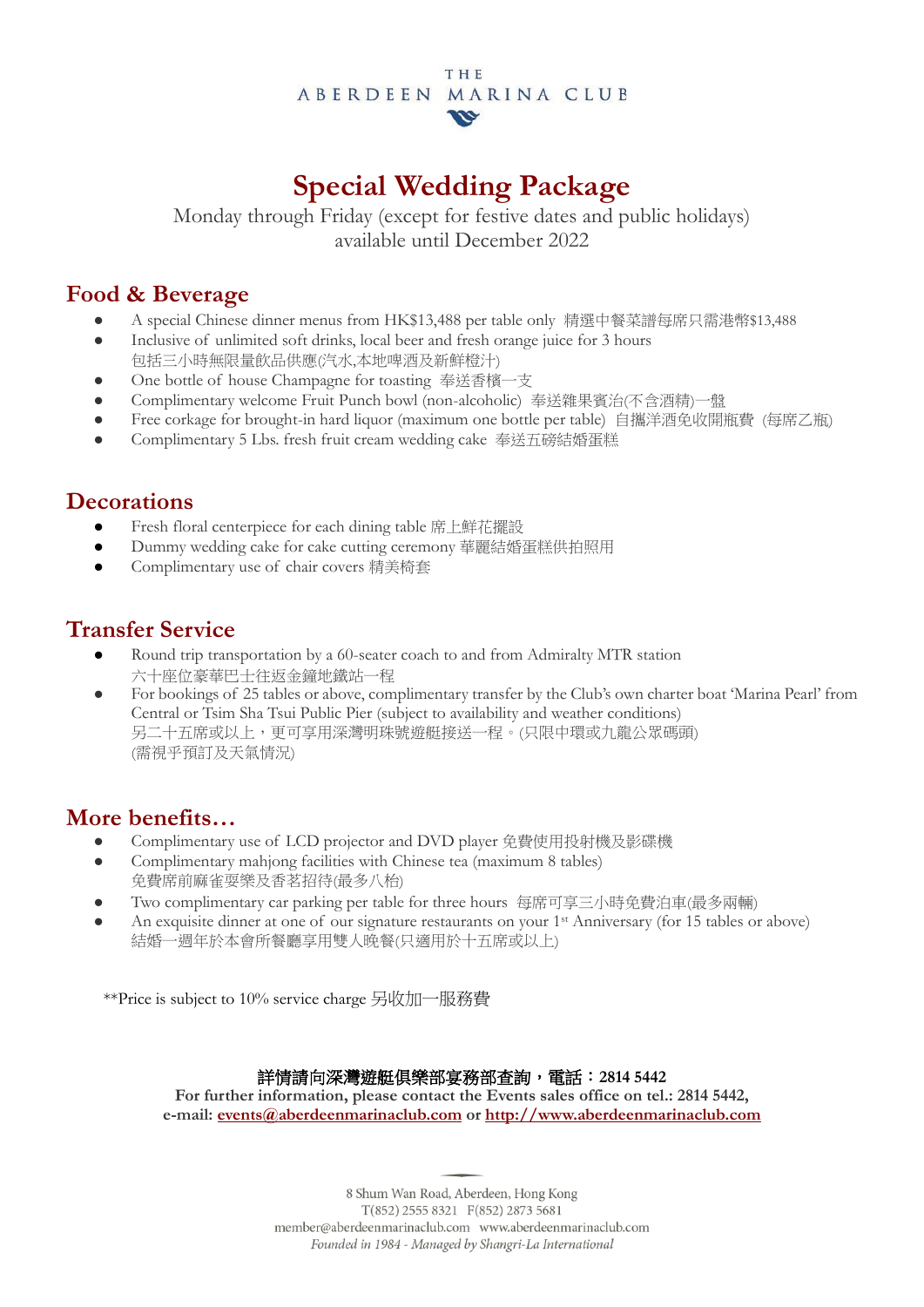# **Weekday Wedding Menu I**

Monday through Friday (except for festive dates and public holidays) available until December 2022

大 紅 乳 豬 全 體 Barbecued whole suckling pig 百 花 炸 釀 蟹 拑 Deep fried stuffed crab claws 芹 香 花 枝 蝦 仁 Sautéed shrimp and sliced squid with Chinese celery 瑤 柱 扒 鮮 菇 西 蘭 花 Sautéed mushroom and broccoli with conpoy sauce 羊 肚 菌 蟲 草 花 螺 頭 燉 雞 湯 Double boiled chicken soup with morel, cordyceps flowers and sea whelk 碧 綠 原 隻 南 非 六 頭 湯 鮑 Braised six heads South Africa abalone with garden green 清 蒸 沙 巴 龍 躉 Steamed whole Sabah estuary garoupa 當 紅 炸 子 雞 Crispy fried farm chicken 櫻 花 蝦 揚 州 炒 飯 Yeung Chow fried rice with Sakura shrimp 瑤 柱 金 菇 炆 伊 麵 Braised e-fu noodles with shredded conpoy and enoki mushrooms 百 年 好 合 Sweetened red bean cream with lotus seeds 永 結 同 心 Chinese petits fours

HK\$13,488 per table of 12 persons inclusive of unlimited soft drinks, local beer and fresh orange juice for 3 hours 每席\$13,488 (供十二位專用) 包括八道菜式及三小時無限量飲品供應(汽水,本地啤酒及新鮮橙汁)。 Price is subject to 10% service charge 另收加一服務費

> 8 Shum Wan Road, Aberdeen, Hong Kong  $T(852)$  2555 8321  $F(852)$  2873 5681 member@aberdeenmarinaclub.com www.aberdeenmarinaclub.com Founded in 1984 - Managed by Shangri-La International